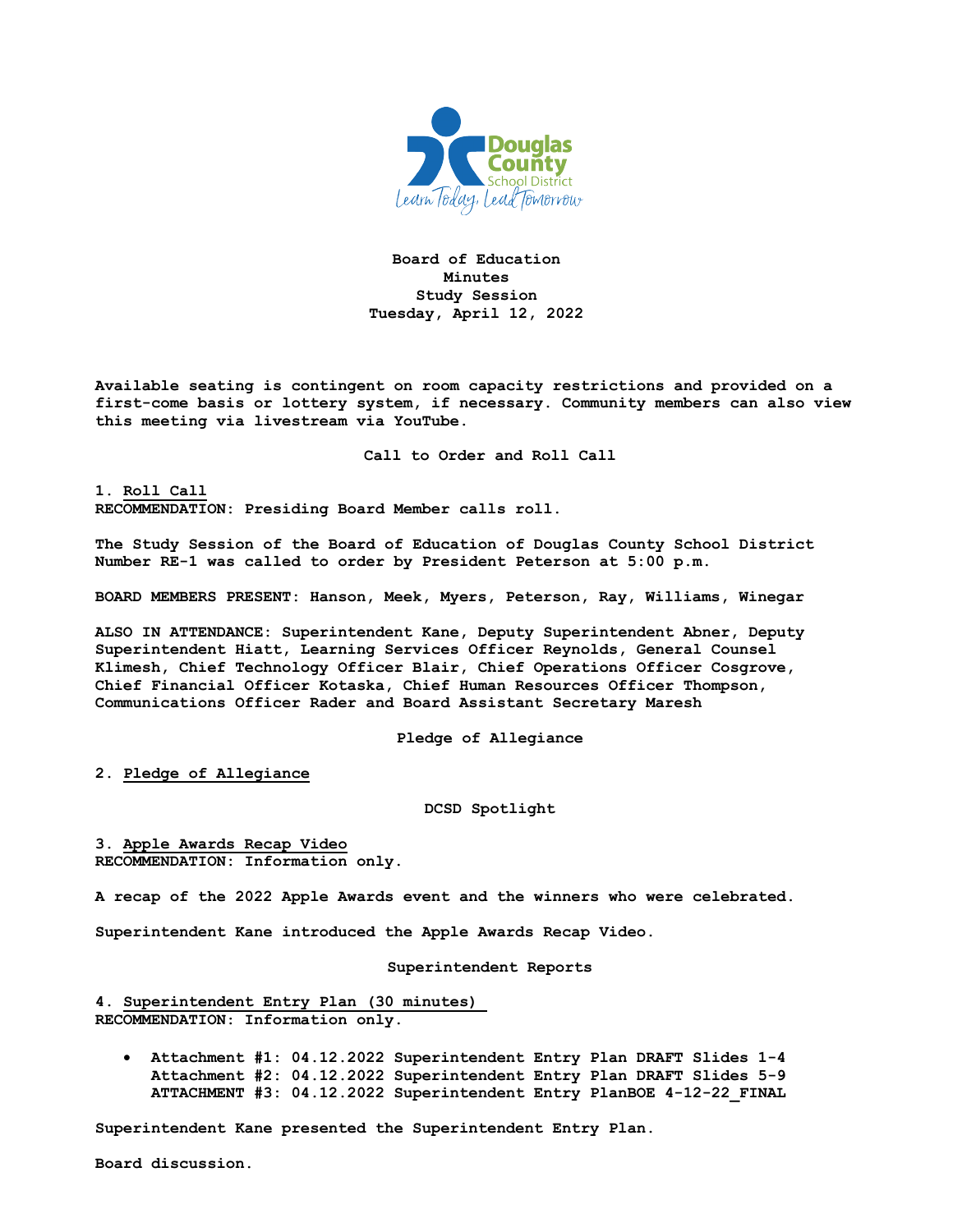**Board of Education Minutes April 12, 2022 Page 2 of 5**

**5. District Funding and Needs Presentation (45 minutes) RECOMMENDATION: Information only.**

- **Attachment #1: 04.12.2022 DCSDFundingPresentationDRAFT 4-9-22 Slides 1-6**
- **Attachment #2: 04.12.2022 DCSDFundingPresentationDRAFT 4-9-22 Slides 7-10**
- **Attachment #3: 04.12.2022 DCSDFundingPresentationDRAFT 4-9-22 Slides 11-14**
- **ATTACHMENT #4: 04.12.2022 DCSDFundingPresentationBOE 4-9-22\_FINAL**

**Superintendent Kane presented the District Funding and Needs Presentation.** 

**Board discussion.** 

## **Study Session**

**6. Financial Well Being: G.O. Bond Refunding Discussion (20 minutes) RECOMMENDATION: Information only.**

• **Attachment #1: 04.12.2022 DCSD Refunding Overview Presentation**

**Hilltop Securities Inc. will present the Bond Refunding recommended to occur in 2022 in preparation of a resolution for a vote by the Board of Education on April 26, 2022.** 

**Chief Financial Officer Kotaska and Hilltop Securities representatives discussed General Obligation Refunding.** 

**Board discussion.** 

**7. Financial Well Being: Budget Update and ESSER III (40 minutes) RECOMMENDATION: Information only.**

**Attachment #1: 04.12.2022 Budget and Esser III Presentation** 

**Business Services staff will present a budget update focused on current 2021-2022 available reserves and revenue forecast for 2022-2023. Presentation will include a discussion of the Per Pupil Revenue, Funded Pupil Count and potential legislation to impact School Finance in 2022-2023 and beyond. District staff will present an update on the prioritized spending categories for ESSER III federal stimulus funds, a comparison of the original ESSER III budget to the current ESSER III budget and detailed information on ESSER III funded tutoring and summer school programming.** 

**Chief Financial Officer Kotaska and Director of Budget Doan presented a Budget Update.**

**Board discussion.** 

**Deputy Superintendent Hiatt and Learning Services Officer presented information regarding ESSER III.** 

**Board discussion.** 

**President Peterson called for a recess at 6:28 p.m. and reconvened the Study Session at 6:45 p.m.**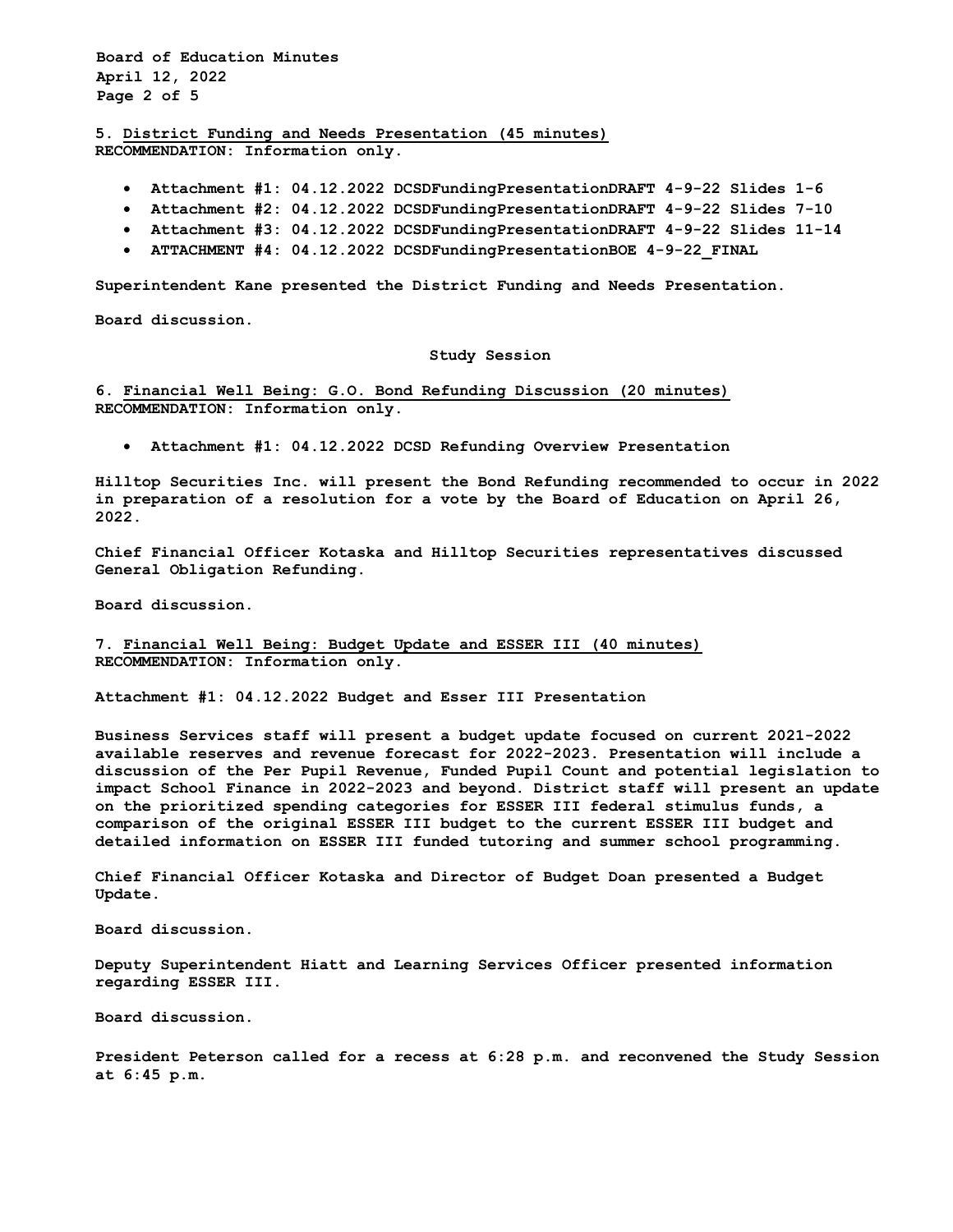**Board of Education Minutes April 12, 2022 Page 3 of 5**

## **Board of Education Reports**

**8. President Reports RECOMMENDATION: Information only.**

**President Peterson requested that Superintendent Kane provide information regarding the following items:**

- **Status of Gem Center**
- **Narcan Update**
- **Science of Reading**
- **John Dewey Institute Lawsuit**

**Superintendent Kane provided updates.**

**President Peterson provided comments regarding the John Dewey Institute lawsuit.** 

**President Peterson advised the following:** 

- **May 24, 2022 Special Board Meeting**
- **April 14, 2022 at 11:30 a.m. Agenda Planning Meeting**
- **Board Retreat to be scheduled**
- **Comments regarding the April 11, 2022 Sources of Strength Presentation**

**9. Vice President Reports RECOMMENDATION: Information only.**

**Vice President Williams provided an updated regarding the Mill Bond Exploratory Ad Hoc Committee.** 

**10. Board Directors: Announcements and Comments RECOMMENDATION: Information only.**

**Director Meek provided comments on Sources of Strength program, Long Range Planning Committee April meeting, CART process, ThunderRidge High School feeder, DAC March meeting, and Board retreat.**

**Director Winegar provided update on MBOC and FOC meetings.** 

**Director Hanson provided comments on the DCSD Safety and Security Committee and the Foundation Apple Awards.**

**President Peterson provided comments on DCSD Safety and Security Committee.**

**Convene in Executive Session**

## **11. Convene in Executive Session (a closed session)**

**RECOMMENDATION: That the Board of Education adjourn the Study Session and convene in Executive Session (a closed session) for purpose of conferring with the District's attorney(s) to receive legal advice on specific legal questions pursuant to C.R.S. § 24-6-402(4)(b) regarding pending litigation in the matter of Douglas County School District RE-1 et al. v. Douglas County Health Department et al., now on appeal to the United States Court of Appeals for the Tenth Circuit (Case No. 22-1092).**

**The Board may hold an executive session for considering limited matters, including: Real Estate matters e.g. the purchase, acquisition, lease, transfer or sale of real, personal or other property pursuant to C.R.S. § 24-6-402(4)(a); to hold conference with the Board's attorney to receive legal advice on specific legal questions,**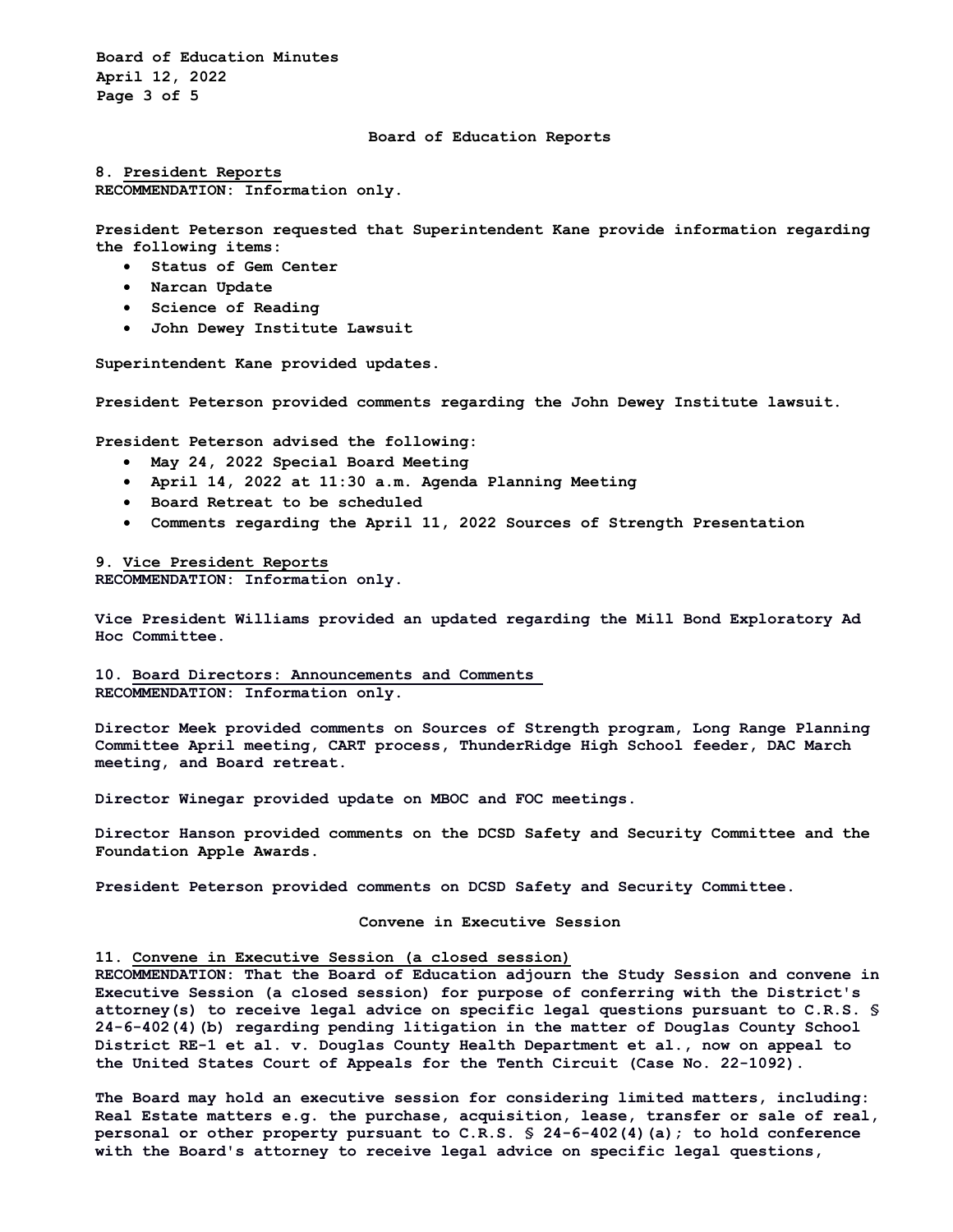**Board of Education Minutes April 12, 2022 Page 4 of 5** 

**pursuant to C.R.S. § 24-6-402(4)(b); matters required to be kept confidential by federal or state law or rules and regulations pursuant to C.R.S. § 24-6-402(4)(c); to be advised on specialized details of security arrangements and investigations pursuant to C.R.S. § 24-6-402(4)(d); to determine positions relative to matters that are or will be subject to contract negotiations, developing strategy for those negotiations, and instructing negotiators, pursuant to C.R.S. § 24-6-402(4) (e); personnel matters, including actions, updates, and Superintendent recommendations involving individual employees, pursuant to C.R.S. § 24-6-402(4) (f); to consider documents protected by non-disclosure provisions of Colorado Open Records Act pursuant to C.R.S. § 24-6-402(4)(g); and/or to be advised on individual student matters, where public disclosure would adversely affect the person or persons involved, pursuant to C.R.S. § 24-6-402(4)(h).** 

**ORIGINAL - Motion** 

**Member Williams moved, Member Winegar seconded to approve the** ORIGINAL **motion that the Board of Education adjourn the Study Session and convene in Executive Session (a closed session) for purpose of conferring with the District's attorney(s) to receive legal advice on specific legal questions pursuant to C.R.S. § 24-6-402(4) (b) regarding pending litigation in the matter of Douglas County School District RE-1 et al. v. Douglas County Health Department et al., now on appeal to the United States Court of Appeals for the Tenth Circuit (Case No. 22-1092).** 

**Hanson, aye; Meek, aye; Myers, aye; Peterson, aye; Ray, aye; Williams, aye; Winegar, aye.** 

**Upon a roll call vote being taken, the vote was: Aye: 7 Nay: 0. The motion carried**   $7 - 0.$ 

**EXECUTIVE SESSION ATTENDANCE: Hanson, Meek, Myers, Peterson, Ray, Williams, Winegar, Kane, Klimesh, Outside Legal Counsel Elliott Hood.** 

**Executive Session Time: 8:46 p.m. to 9:38 p.m.** 

**Executive Session concluded at 9:38 p.m.** 

**Adjournment** 

**12. Adjournment RECOMMENDATION: That the Board of Education adjourns the meeting.**

**President Peterson adjourned the Study Session of the Board of Education at 8:39 p.m.**

**These minutes summarize the final decisions made by the Board of Education at the referenced meeting. View the meeting via You Tube by accessing the following link: https://www.youtube.com/watch? v=ZqI1KEYfXsQ&list=PLyjVvMhp58liz3QmZQeX7QUKKhYfNu4 Rb&index=3**